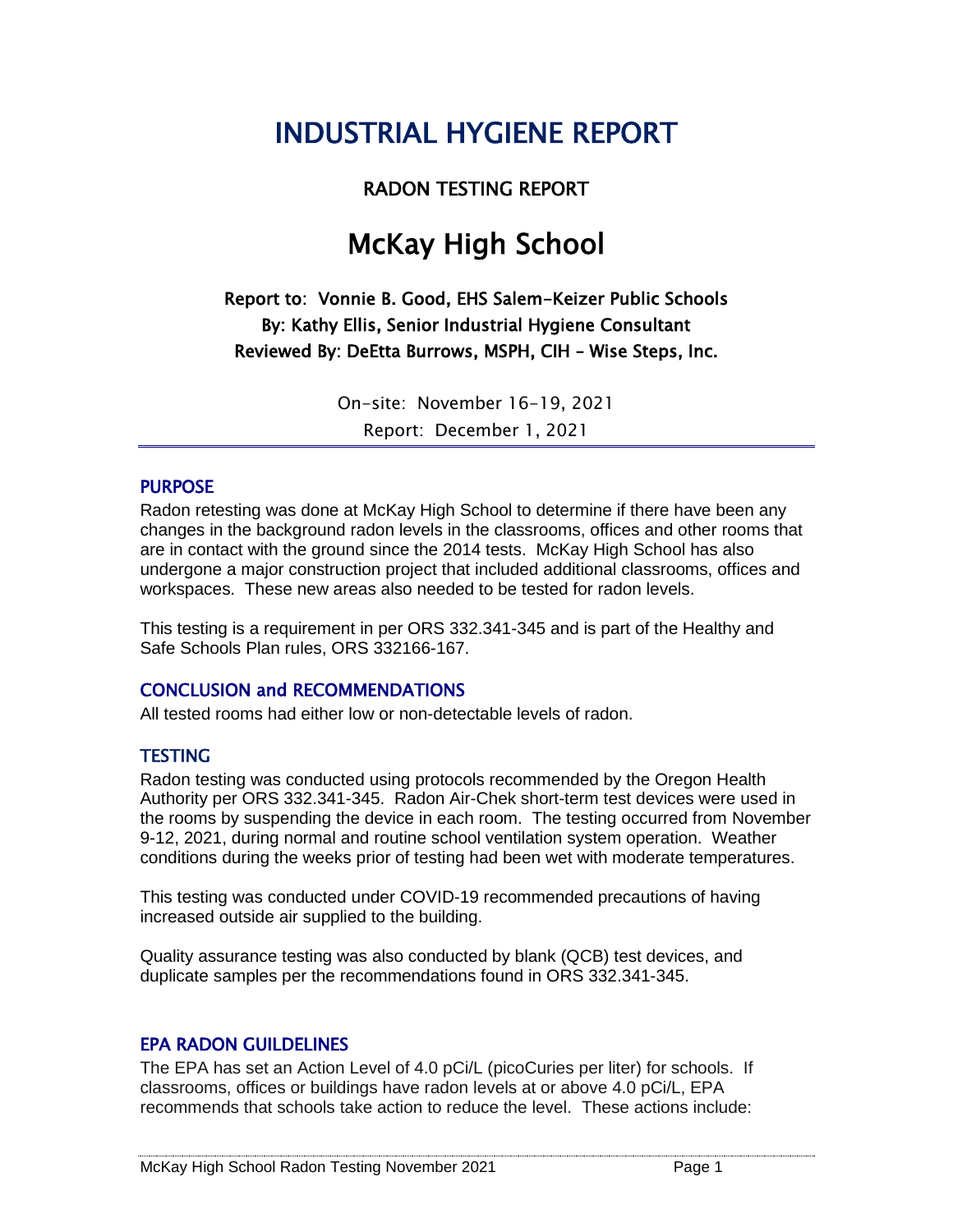Step 1. If your result is 4.0 pCi/L or higher take a follow-up test (Step 2) to be sure.

Step 2. Follow up with either a long-term test or a second short-term test.

The World Health Organization has set their action level at 2.7 pCi/L. Salem-Keizer Public Schools has determined that 2.7 pCi/L is a target level where retesting should be done.

#### CONTROL OF RADON LEVELS IN SCHOOLS

The major control mechanism for lowering radon levels within school buildings is the use of dilution ventilation. If the amount of outside air delivered into a building increases, the radon levels should decrease.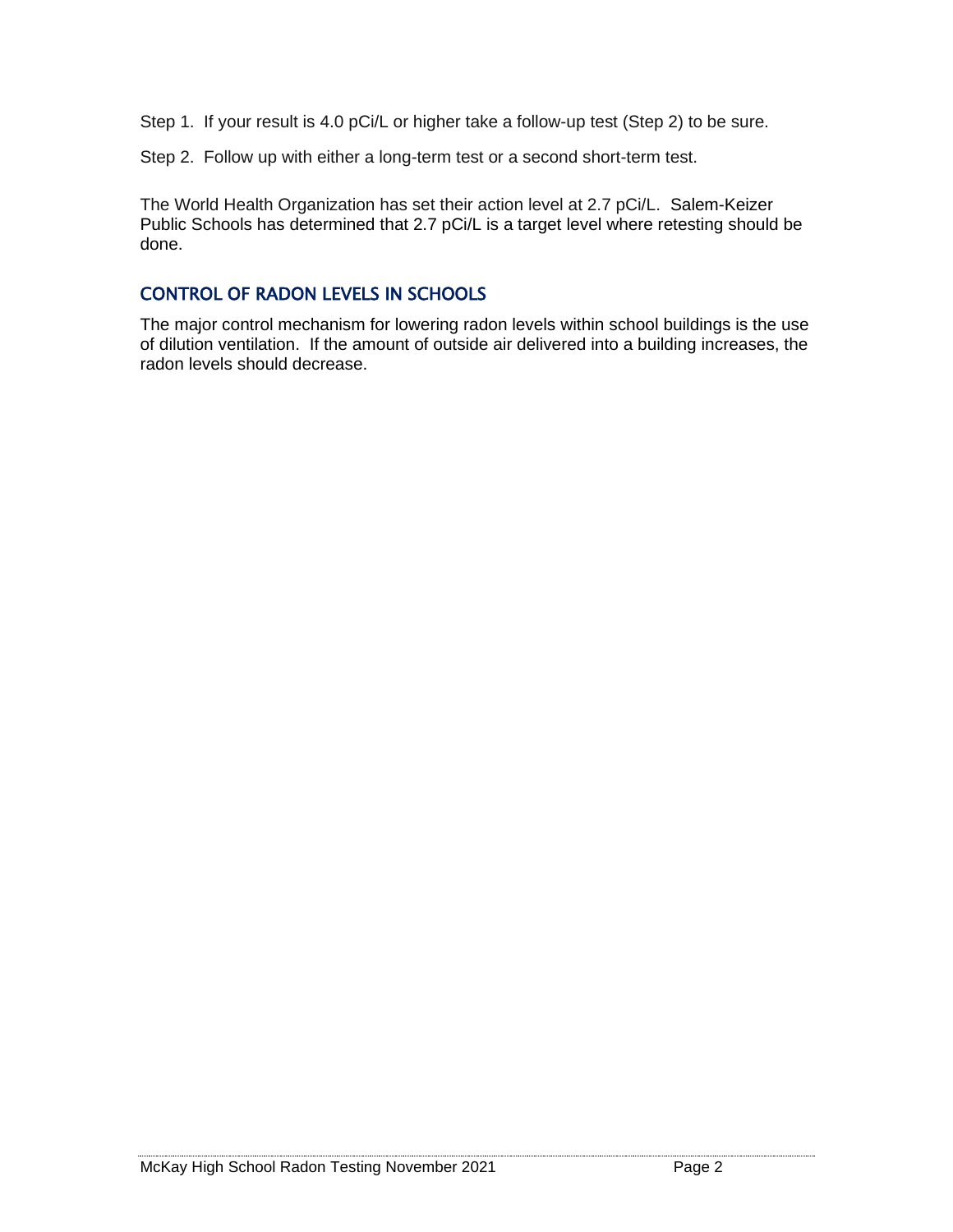#### \*\* LABORATORY ANALYSIS REPORT \*\*

## Radon test result report for: **MCKAY**<br>MAIN

| Kit#    | Room Id | <b>Started</b>       | <b>Ended</b>         | pCi/L         | Analyzed   |
|---------|---------|----------------------|----------------------|---------------|------------|
| 9604612 | 100     | 2021-11-16 @ 6:00 am | 2021-11-19 @ 6:00 am | < 0.3         | 2021-11-22 |
| 9604611 | 100A    | 2021-11-16 @ 6:00 am | 2021-11-19 @ 6:00 am | < 0.3         | 2021-11-22 |
| 9604613 | 100C    | 2021-11-16 @ 6:00 am | 2021-11-19 @ 7:00 am | < 0.3         | 2021-11-22 |
| 9604610 | 101B    | 2021-11-16 @ 6:00 am | 2021-11-19 @ 6:00 am | < 0.3         | 2021-11-22 |
| 9601976 | 102C    | 2021-11-16 @ 6:00 am | 2021-11-19 @ 6:00 am | $1.0 \pm 0.3$ | 2021-11-22 |
| 9601997 | 103     | 2021-11-16 @ 6:00 am | 2021-11-19 @ 6:00 am | $0.7 \pm 0.3$ | 2021-11-22 |
| 9601996 | 103A    | 2021-11-16 @ 6:00 am | 2021-11-19 @ 6:00 am | $1.8 \pm 0.3$ | 2021-11-22 |
| 9601979 | 104A    | 2021-11-16 @ 6:00 am | 2021-11-19 @ 6:00 am | $1.6 \pm 0.3$ | 2021-11-22 |
| 9601982 | 104A    | 2021-11-16 @ 6:00 am | 2021-11-19 @ 6:00 am | $1.4 \pm 0.3$ | 2021-11-22 |
| 9601983 | 104AF   | 2021-11-16 @ 6:00 am | 2021-11-19 @ 6:00 am | < 0.3         | 2021-11-22 |
| 9601981 | 104AH   | 2021-11-16 @ 6:00 am | 2021-11-19 @ 6:00 am | < 0.3         | 2021-11-22 |
| 9601980 | 104AJ   | 2021-11-16 @ 6:00 am | 2021-11-19 @ 6:00 am | $0.5 \pm 0.3$ | 2021-11-22 |
| 9601978 | 104B    | 2021-11-16 @ 6:00 am | 2021-11-19 @ 6:00 am | < 0.3         | 2021-11-22 |
| 9601977 | 104C    | 2021-11-16 @ 6:00 am | 2021-11-19 @ 6:00 am | < 0.3         | 2021-11-22 |
| 9601975 | 104F    | 2021-11-16 @ 6:00 am | 2021-11-19 @ 6:00 am | < 0.3         | 2021-11-22 |
| 9601984 | 104K    | 2021-11-16 @ 6:00 am | 2021-11-19 @ 6:00 am | $0.7 \pm 0.3$ | 2021-11-22 |
| 9604688 | 104L    | 2021-11-16 @ 8:00 am | 2021-11-19 @ 8:00 am | $1.0 \pm 0.3$ | 2021-11-22 |
| 9601988 | 104L    | 2021-11-16 @ 6:00 am | 2021-11-19 @ 6:00 am | $0.6 \pm 0.3$ | 2021-11-22 |
| 9601986 | 104L    | 2021-11-16 @ 6:00 am | 2021-11-19 @ 6:00 am | $0.9 \pm 0.3$ | 2021-11-22 |
| 9601989 | 104N    | 2021-11-16 @ 6:00 am | 2021-11-19 @ 6:00 am | $1.1 \pm 0.3$ | 2021-11-22 |
| 9604686 | 104N    | 2021-11-16 @ 8:00 am | 2021-11-19 @ 8:00 am | < 0.3         | 2021-11-22 |
| 9601991 | 104Q    | 2021-11-16 @ 6:00 am | 2021-11-19 @ 6:00 am | $0.7 \pm 0.3$ | 2021-11-22 |
| 9604687 | 104S    | 2021-11-16 @ 8:00 am | 2021-11-19 @ 8:00 am | < 0.3         | 2021-11-22 |
| 9601987 | 104Y    | 2021-11-16 @ 6:00 am | 2021-11-19 @ 6:00 am | $1.6 \pm 0.3$ | 2021-11-22 |
| 9604685 | 105     | 2021-11-16 @ 8:00 am | 2021-11-19 @ 8:00 am | $0.5 \pm 0.3$ | 2021-11-22 |
| 9604684 | 107     | 2021-11-16 @ 8:00 am | 2021-11-19 @ 8:00 am | < 0.3         | 2021-11-22 |
| 9604619 | 108C    | 2021-11-16 @ 6:00 am | 2021-11-19 @ 7:00 am | $0.8 \pm 0.3$ | 2021-11-22 |
| 9604683 | 108S    | 2021-11-16 @ 8:00 am | 2021-11-19 @ 8:00 am | < 0.3         | 2021-11-22 |
| 9604682 | 108W    | 2021-11-16 @ 8:00 am | 2021-11-19 @ 8:00 am | < 0.3         | 2021-11-22 |
| 9604680 | 109     | 2021-11-16 @ 8:00 am | 2021-11-19 @ 8:00 am | < 0.3         | 2021-11-22 |
| 9604620 | 109B    | 2021-11-16 @ 7:00 am | 2021-11-19 @ 7:00 am | < 0.3         | 2021-11-22 |
| 9604679 | 110     | 2021-11-16 @ 8:00 am | 2021-11-19 @ 8:00 am | $0.5 \pm 0.3$ | 2021-11-22 |
| 9604678 | 111     | 2021-11-16 @ 8:00 am | 2021-11-19 @ 7:00 am | $0.7 \pm 0.3$ | 2021-11-22 |
| 9604681 | 112     | 2021-11-16 @ 8:00 am | 2021-11-19 @ 8:00 am | < 0.3         | 2021-11-22 |
| 9604677 | 113     | 2021-11-16 @ 8:00 am | 2021-11-19 @ 7:00 am | $0.5 \pm 0.3$ | 2021-11-22 |
| 9604662 | 114     | 2021-11-16 @ 8:00 am | 2021-11-19 @ 7:00 am | < 0.3         | 2021-11-22 |
| 9604661 | 115     | 2021-11-16 @ 8:00 am | 2021-11-19 @ 7:00 am | < 0.3         | 2021-11-22 |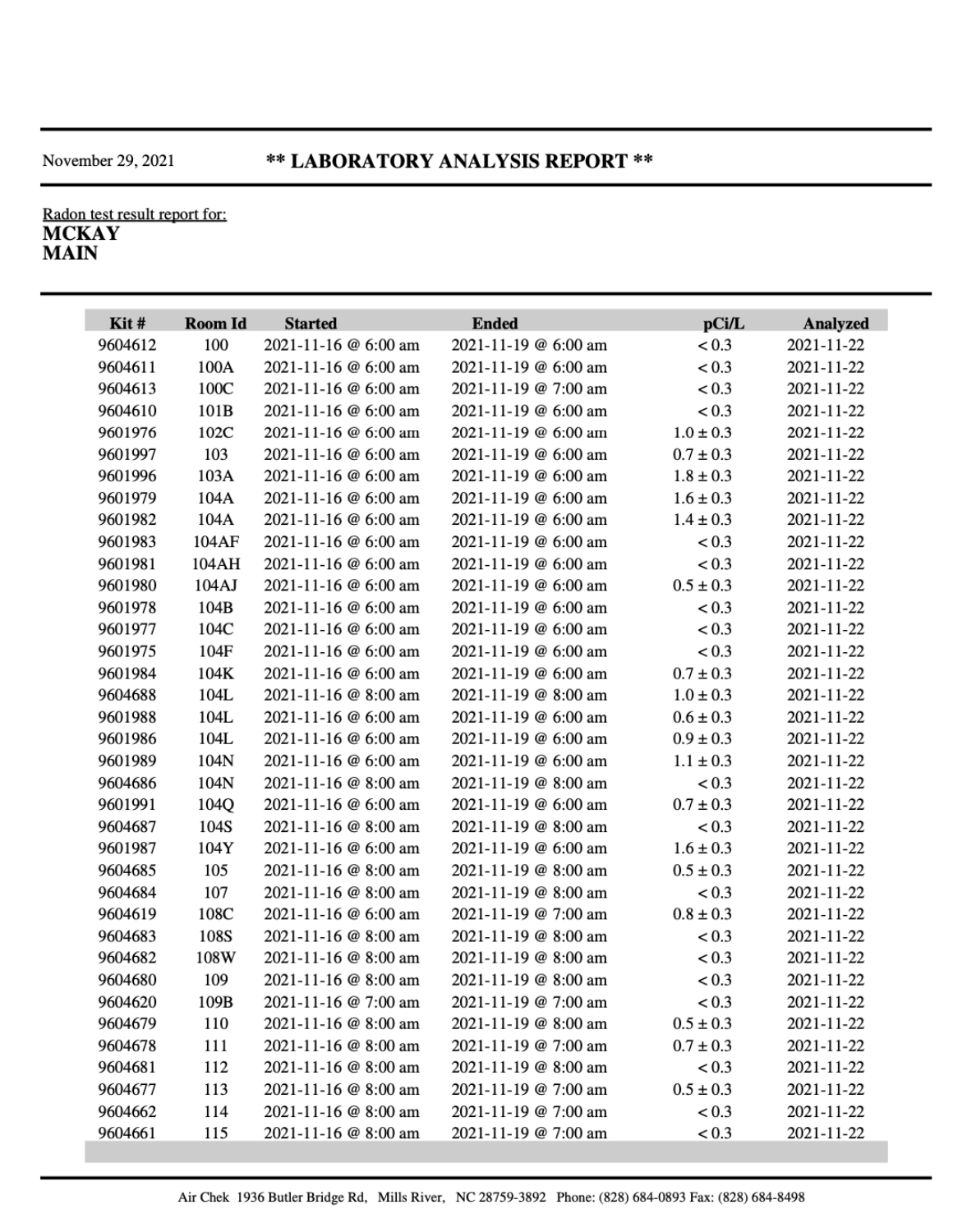#### \*\* LABORATORY ANALYSIS REPORT \*\*

## Radon test result report for: **MCKAY**<br>MAIN

| Kit#    | Room Id          | <b>Started</b>       | <b>Ended</b>         | pCi/L         | <b>Analyzed</b> |
|---------|------------------|----------------------|----------------------|---------------|-----------------|
| 9604660 | 116              | 2021-11-16 @ 7:00 am | 2021-11-19 @ 7:00 am | < 0.3         | 2021-11-22      |
| 9604659 | 117              | 2021-11-16 @ 7:00 am | 2021-11-19 @ 7:00 am | < 0.3         | 2021-11-22      |
| 9604658 | 118              | 2021-11-16 @ 7:00 am | 2021-11-19 @ 7:00 am | < 0.3         | 2021-11-22      |
| 9604657 | 119              | 2021-11-16 @ 7:00 am | 2021-11-19 @ 7:00 am | $0.7 \pm 0.3$ | 2021-11-22      |
| 9604656 | 120N             | 2021-11-16 @ 7:00 am | 2021-11-19 @ 7:00 am | $0.7 \pm 0.3$ | 2021-11-22      |
| 9604655 | 120S             | 2021-11-16 @ 7:00 am | 2021-11-19 @ 7:00 am | $1.2 \pm 0.3$ | 2021-11-22      |
| 9604654 | 121              | 2021-11-16 @ 7:00 am | 2021-11-19 @ 7:00 am | < 0.3         | 2021-11-22      |
| 9604653 | 122              | 2021-11-16 @ 7:00 am | 2021-11-19 @ 7:00 am | < 0.3         | 2021-11-22      |
| 9604652 | 123              | 2021-11-16 @ 7:00 am | 2021-11-19 @ 7:00 am | < 0.3         | 2021-11-22      |
| 9604646 | 124              | 2021-11-16 @ 7:00 am | 2021-11-19 @ 7:00 am | < 0.3         | 2021-11-22      |
| 9604647 | 124 OFFICE       | 2021-11-16 @ 7:00 am | 2021-11-19 @ 7:00 am | < 0.3         | 2021-11-22      |
| 9604645 | 125              | 2021-11-16 @ 7:00 am | 2021-11-19 @ 7:00 am | < 0.3         | 2021-11-22      |
| 9604644 | 126              | 2021-11-16 @ 7:00 am | 2021-11-19 @ 7:00 am | < 0.3         | 2021-11-22      |
| 9604643 | 126 OFFICE       | 2021-11-16 @ 7:00 am | 2021-11-19 @ 7:00 am | < 0.3         | 2021-11-22      |
| 9604635 | 127              | 2021-11-16 @ 7:00 am | 2021-11-19 @ 7:00 am | $1.4 \pm 0.3$ | 2021-11-22      |
| 9604634 | 128              | 2021-11-16 @ 7:00 am | 2021-11-19 @ 7:00 am | $0.9 \pm 0.3$ | 2021-11-22      |
| 9604633 | 129              | 2021-11-16 @ 7:00 am | 2021-11-19 @ 7:00 am | $0.6 \pm 0.3$ | 2021-11-22      |
| 9604631 | 130              | 2021-11-16 @ 7:00 am | 2021-11-19 @ 7:00 am | < 0.3         | 2021-11-22      |
| 9604630 | 131E             | 2021-11-16 @ 7:00 am | 2021-11-19 @ 7:00 am | $0.6 \pm 0.3$ | 2021-11-22      |
| 9604629 | 131N             | 2021-11-16 @ 7:00 am | 2021-11-19 @ 7:00 am | < 0.3         | 2021-11-22      |
| 9604627 | 132              | 2021-11-16 @ 7:00 am | 2021-11-19 @ 7:00 am | $1.1 \pm 0.3$ | 2021-11-22      |
| 9604623 | 133              | 2021-11-16 @ 7:00 am | 2021-11-19 @ 7:00 am | < 0.3         | 2021-11-22      |
| 9604622 | 134              | 2021-11-16 @ 7:00 am | 2021-11-19 @ 7:00 am | < 0.3         | 2021-11-22      |
| 9604621 | 135              | 2021-11-16 @ 7:00 am | 2021-11-19 @ 7:00 am | < 0.3         | 2021-11-22      |
| 9604689 | 161              | 2021-11-16 @ 8:00 am | 2021-11-19 @ 8:00 am | < 0.3         | 2021-11-22      |
| 9604676 | 325              | 2021-11-16 @ 8:00 am | 2021-11-19 @ 7:00 am | < 0.3         | 2021-11-22      |
| 9604675 | 325              | 2021-11-16 @ 8:00 am | 2021-11-19 @ 7:00 am | $0.7 \pm 0.3$ | 2021-11-22      |
| 9604671 | 335              | 2021-11-16 @ 8:00 am | 2021-11-19 @ 7:00 am | < 0.3         | 2021-11-22      |
| 9604670 | 338              | 2021-11-16 @ 8:00 am | 2021-11-19 @ 7:00 am | < 0.3         | 2021-11-22      |
| 9604669 | 338N             | 2021-11-16 @ 8:00 am | 2021-11-19 @ 7:00 am | $0.5 \pm 0.3$ | 2021-11-22      |
| 9604668 | 342              | 2021-11-16 @ 8:00 am | 2021-11-19 @ 7:00 am | $0.7 \pm 0.3$ | 2021-11-22      |
| 9604667 | 344              | 2021-11-16 @ 8:00 am | 2021-11-19 @ 7:00 am | $1.3 \pm 0.3$ | 2021-11-22      |
| 9604666 | 345              | 2021-11-16 @ 8:00 am | 2021-11-19 @ 7:00 am | < 0.3         | 2021-11-22      |
| 9604665 | 349              | 2021-11-16 @ 8:00 am | 2021-11-19 @ 7:00 am | < 0.3         | 2021-11-22      |
| 9604624 | AUDITORIUM       | 2021-11-16 @ 7:00 am | 2021-11-19 @ 7:00 am | < 0.3         | 2021-11-22      |
| 9604663 | AUX GYM 357      | 2021-11-16 @ 8:00 am | 2021-11-19 @ 7:00 am | $1.0 \pm 0.3$ | 2021-11-22      |
| 9601974 | <b>BOOKEEPER</b> | 2021-11-16 @ 6:00 am | 2021-11-19 @ 6:00 am | < 0.3         | 2021-11-22      |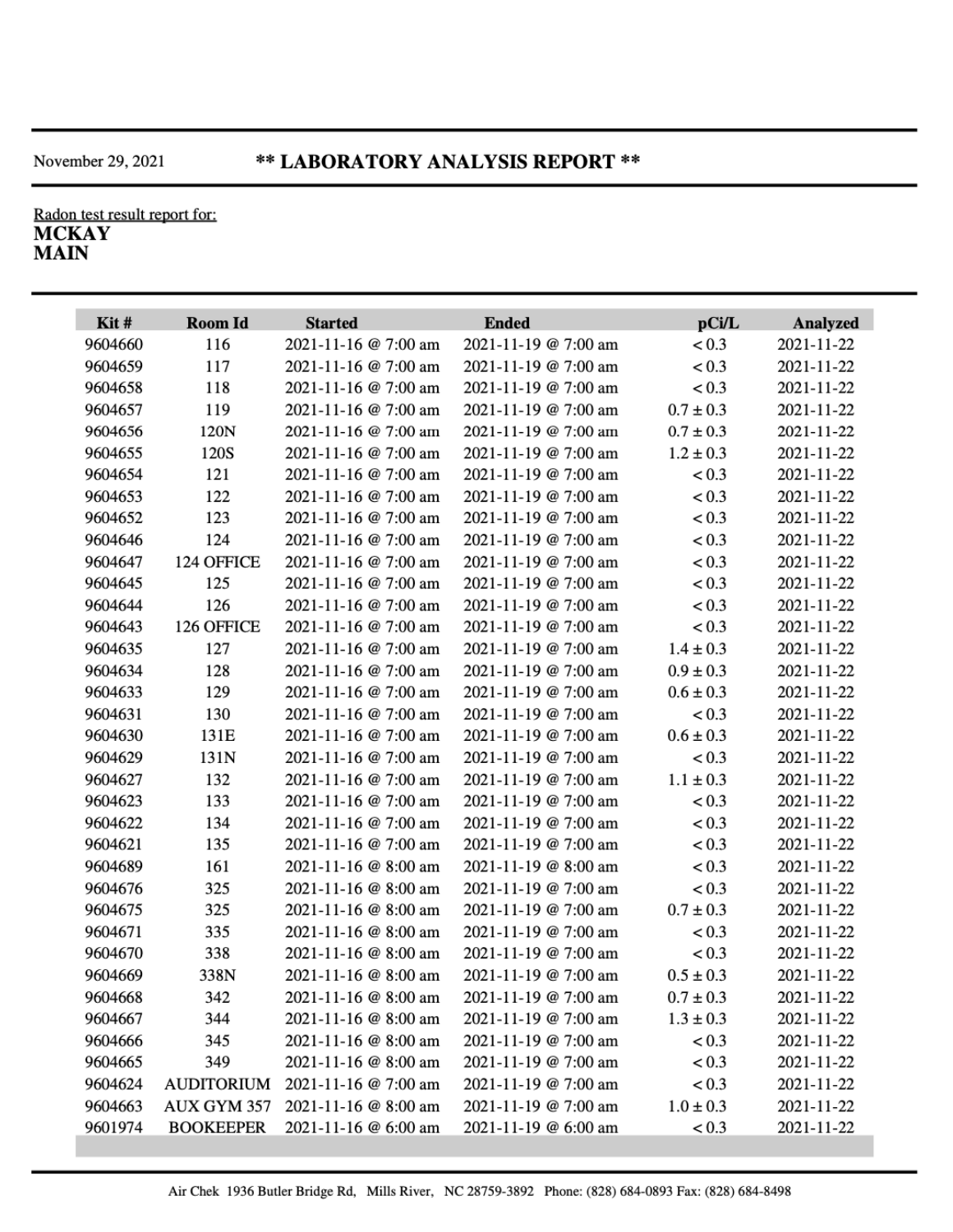cadon test result report for: **MCKAY MAIN** 

| $K$ it# | <b>Room Id</b>                                                          | <b>Started</b> | <b>Ended</b>                              | pCi/L         | <b>Analyzed</b> |
|---------|-------------------------------------------------------------------------|----------------|-------------------------------------------|---------------|-----------------|
|         | 9604650 BOYS LOCKER RM OFFICE 2021-11-16 @ 7:00 am 2021-11-19 @ 7:00 am |                |                                           | < 0.3         | 2021-11-22      |
| 9604626 | <b>BUILDING SERVICES</b>                                                |                | 2021-11-16 @ 7:00 am 2021-11-19 @ 7:00 am | < 0.3         | 2021-11-22      |
| 9604632 | CSOC                                                                    |                | 2021-11-16 @ 7:00 am 2021-11-19 @ 7:00 am | $0.6 \pm 0.3$ | 2021-11-22      |
| 9604651 | GIRLS LOCKER RM OFFICE 2021-11-16 @ 7:00 am 2021-11-19 @ 7:00 am        |                |                                           | < 0.3         | 2021-11-22      |
| 9604648 | <b>GYME</b>                                                             |                | 2021-11-16 @ 7:00 am 2021-11-19 @ 7:00 am | < 0.3         | 2021-11-22      |
| 9604649 | <b>GYM W</b>                                                            |                | 2021-11-16 @ 7:00 am 2021-11-19 @ 7:00 am | < 0.3         | 2021-11-22      |
| 9601995 | <b>KITCHEN</b>                                                          |                | 2021-11-16 @ 6:00 am 2021-11-19 @ 6:00 am | < 0.3         | 2021-11-22      |
| 9604625 | <b>KITCHEN OFFICE</b>                                                   |                | 2021-11-16 @ 7:00 am 2021-11-19 @ 7:00 am | < 0.3         | 2021-11-22      |
| 9604672 | <b>LIB 329W</b>                                                         |                | 2021-11-16 @ 8:00 am 2021-11-19 @ 7:00 am | < 0.3         | 2021-11-22      |
| 9604673 | LIB OFFICE 331                                                          |                | 2021-11-16 @ 8:00 am 2021-11-19 @ 7:00 am | < 0.3         | 2021-11-22      |
| 9604674 | <b>LIC 329S</b>                                                         |                | 2021-11-16 @ 8:00 am 2021-11-19 @ 7:00 am | < 0.3         | 2021-11-22      |
| 9602000 | M102A                                                                   |                | 2021-11-16 @ 6:00 am 2021-11-19 @ 6:00 am | < 0.3         | 2021-11-22      |
| 9601999 | M102C                                                                   |                | 2021-11-16 @ 6:00 am 2021-11-19 @ 6:00 am | < 0.3         | 2021-11-22      |
| 9601998 | M102W                                                                   |                | 2021-11-16 @ 6:00 am 2021-11-19 @ 6:00 am | < 0.3         | 2021-11-22      |
| 9604618 | M108                                                                    |                | 2021-11-16 @ 6:00 am 2021-11-19 @ 7:00 am | $1.1 \pm 0.3$ | 2021-11-22      |
| 9604617 | M109                                                                    |                | 2021-11-16 @ 6:00 am 2021-11-19 @ 7:00 am | < 0.3         | 2021-11-22      |
| 9604616 | M114E                                                                   |                | 2021-11-16 @ 6:00 am 2021-11-19 @ 7:00 am | < 0.3         | 2021-11-22      |
| 9604615 | <b>M117N</b>                                                            |                | 2021-11-16 @ 6:00 am 2021-11-19 @ 7:00 am | $0.5 \pm 0.3$ | 2021-11-22      |
| 9604614 | M117W                                                                   |                | 2021-11-16 @ 6:00 am 2021-11-19 @ 7:00 am | < 0.3         | 2021-11-22      |
| 9601973 | <b>MAIN OFFICE</b>                                                      |                | 2021-11-16 @ 6:00 am 2021-11-19 @ 6:00 am | $0.8 \pm 0.3$ | 2021-11-22      |
| 9604628 | <b>MAPS</b>                                                             |                | 2021-11-16 @ 7:00 am 2021-11-19 @ 7:00 am | $0.5 \pm 0.3$ | 2021-11-22      |
| 9604690 | QCB1                                                                    |                | 2021-11-16 @ 8:00 am 2021-11-19 @ 8:00 am | < 0.3         | 2021-11-22      |
| 9604691 | QCB <sub>2</sub>                                                        |                | 2021-11-16 @ 9:00 am 2021-11-19 @ 8:00 am | < 0.3         | 2021-11-22      |
| 9604692 | QCB3                                                                    |                | 2021-11-16 @ 9:00 am 2021-11-19 @ 8:00 am | < 0.3         | 2021-11-22      |
| 9604693 | QCB4                                                                    |                | 2021-11-16 @ 9:00 am 2021-11-19 @ 8:00 am | < 0.3         | 2021-11-22      |
| 9604694 | QCB5                                                                    |                | 2021-11-16 @ 9:00 am 2021-11-19 @ 8:00 am | < 0.3         | 2021-11-22      |
| 9601992 | $\mathbb R$                                                             |                | 2021-11-16 @ 6:00 am 2021-11-19 @ 6:00 am | $0.8 \pm 0.3$ | 2021-11-22      |
| 9601993 | S                                                                       |                | 2021-11-16 @ 6:00 am 2021-11-19 @ 6:00 am | $1.0 \pm 0.3$ | 2021-11-22      |
| 9601994 | <b>STUDENT CENTER</b>                                                   |                | 2021-11-16 @ 6:00 am 2021-11-19 @ 6:00 am | < 0.3         | 2021-11-22      |
| 9604664 | WGT                                                                     |                | 2021-11-16 @ 8:00 am 2021-11-19 @ 7:00 am | $0.5 \pm 0.3$ | 2021-11-22      |

Air Chek 1936 Butler Bridge Rd, Mills River, NC 28759-3892 Phone: (828) 684-0893 Fax: (828) 684-8498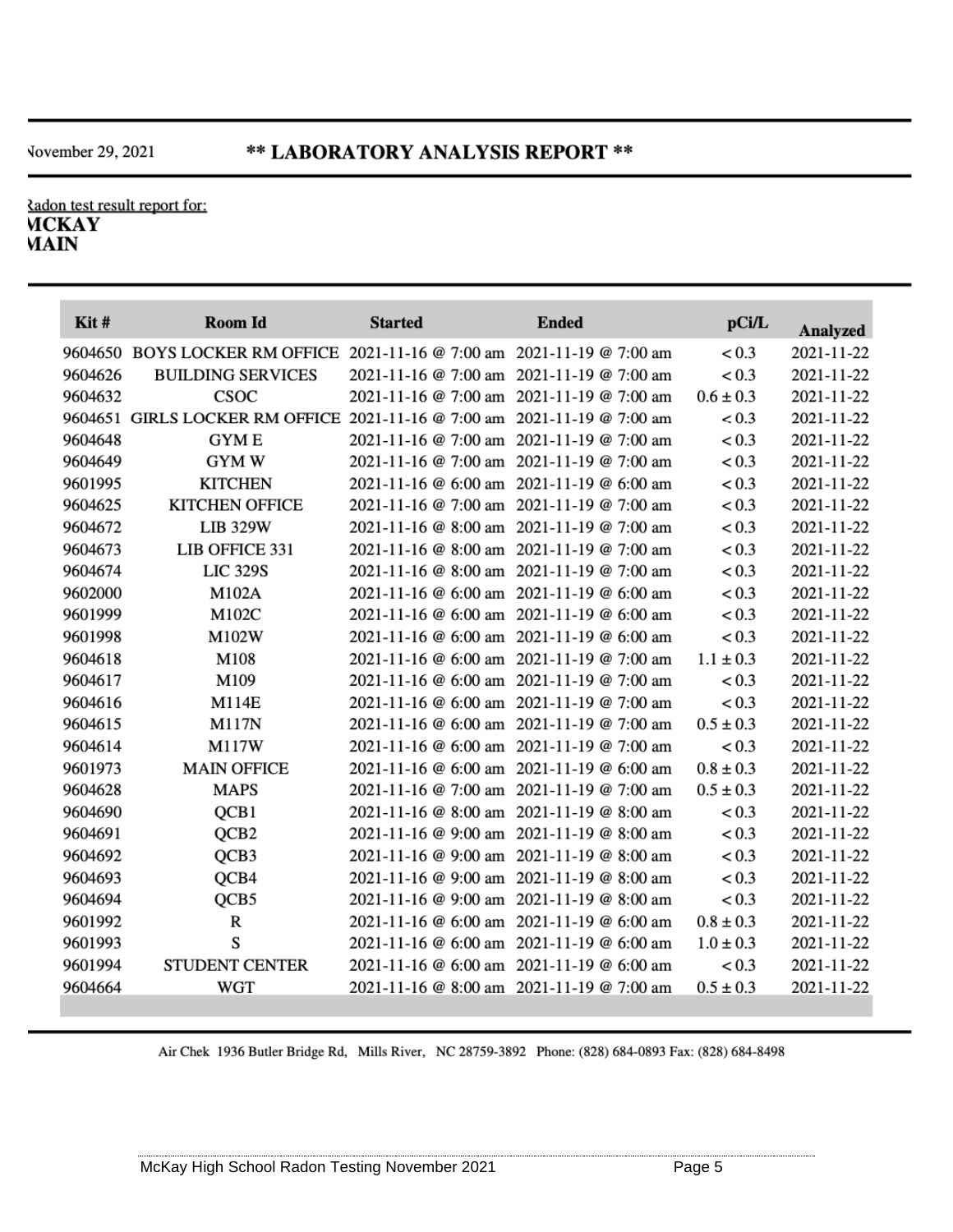#### \*\* LABORATORY ANALYSIS REPORT \*\*

Radon test result report for:<br>MCKAY  $CT$ 

| $\operatorname{Kit}$ #<br>Room Id<br>CT102SE<br>9604636 | <b>Started</b>       | <b>Ended</b>         | pCi/L         | Analyzed   |
|---------------------------------------------------------|----------------------|----------------------|---------------|------------|
|                                                         |                      |                      |               |            |
|                                                         | 2021-11-16 @ 7:00 am | 2021-11-19 @ 7:00 am | < 0.3         | 2021-11-22 |
| 9604637<br><b>CT102W</b>                                | 2021-11-16 @ 7:00 am | 2021-11-19 @ 7:00 am | $0.5 \pm 0.3$ | 2021-11-22 |
| 9604640<br><b>CT103N</b>                                | 2021-11-16 @ 7:00 am | 2021-11-19 @ 7:00 am | $0.5 \pm 0.3$ | 2021-11-22 |
| 9604639<br><b>CT103S</b>                                | 2021-11-16 @ 7:00 am | 2021-11-19 @ 7:00 am | $0.7 \pm 0.3$ | 2021-11-22 |
| 9604642<br>CT104                                        | 2021-11-16 @ 7:00 am | 2021-11-19 @ 7:00 am | < 0.3         | 2021-11-22 |
| CT <sub>108</sub> OFFICE<br>9604638                     | 2021-11-16 @ 7:00 am | 2021-11-19 @ 7:00 am | $0.5 \pm 0.3$ | 2021-11-22 |
| 9604641<br>CT110                                        | 2021-11-16 @ 7:00 am | 2021-11-19 @ 7:00 am | < 0.3         | 2021-11-22 |

Air Chek 1936 Butler Bridge Rd, Mills River, NC 28759-3892 Phone: (828) 684-0893 Fax: (828) 684-8498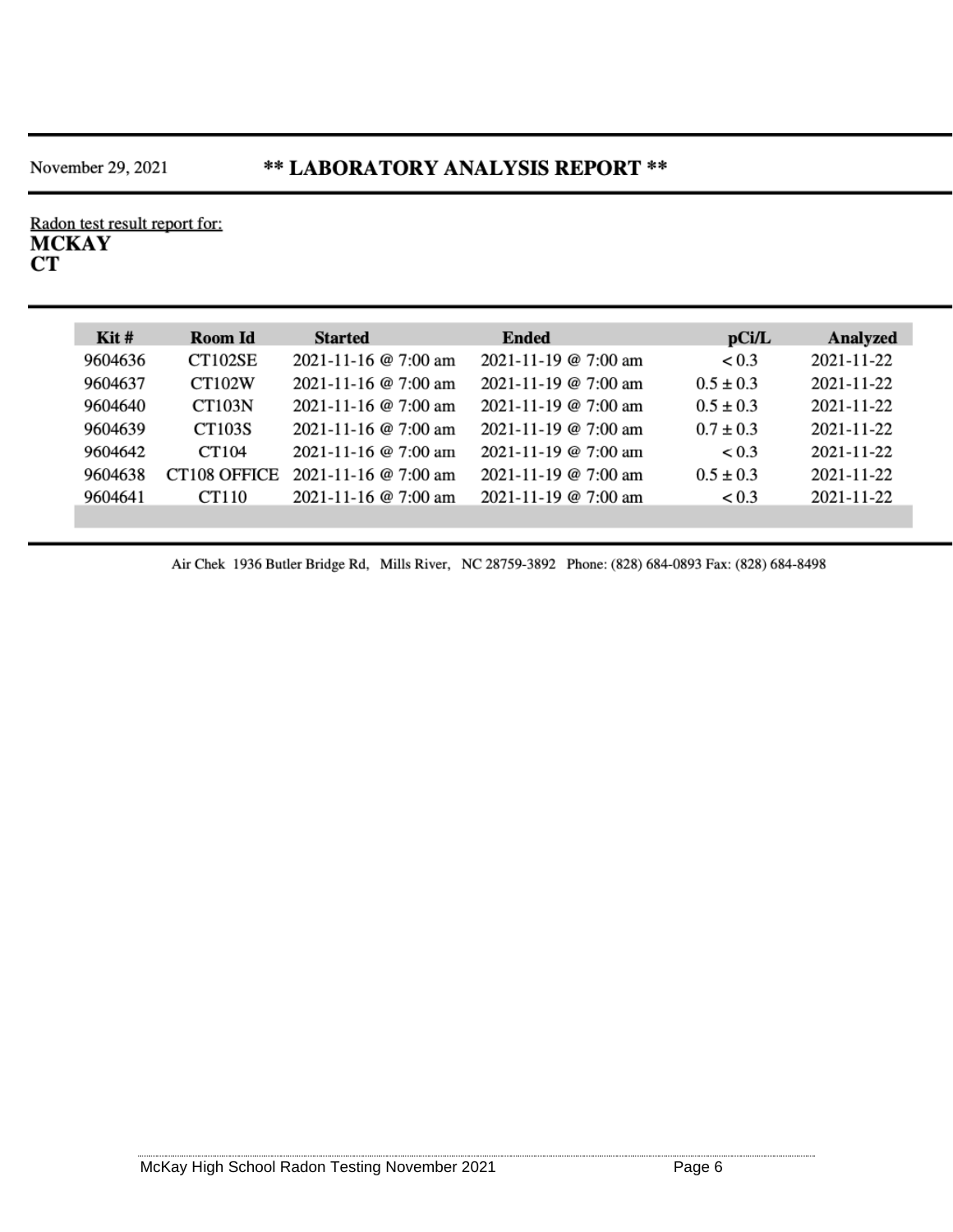#### \*\* LABORATORY ANALYSIS REPORT \*\*

Radon test result report for: **MCKAY ANNEX** 

| $\operatorname{Kit}$ # | Room Id | <b>Started</b>             | <b>Ended</b>               | pCi/L | Analyzed         |
|------------------------|---------|----------------------------|----------------------------|-------|------------------|
| 9604695                | 101     | 2021-11-16 @ 9:00 am       | $2021 - 11 - 19$ @ 8:00 am | < 0.3 | 2021-11-22       |
| 9604696                | 102     | 2021-11-16 @ 9:00 am       | 2021-11-19 @ 8:00 am       | < 0.3 | 2021-11-22       |
| 9604697                | 1A      | 2021-11-16 @ 9:00 am       | $2021 - 11 - 19$ @ 8:00 am | < 0.3 | 2021-11-22       |
| 9604700                | 2E      | 2021-11-16 @ 9:00 am       | $2021 - 11 - 19$ @ 8:00 am | < 0.3 | 2021-11-22       |
| 9604699                | 2S      | $2021 - 11 - 16$ @ 9:00 am | $2021 - 11 - 19$ @ 8:00 am | < 0.3 | $2021 - 11 - 22$ |
| 9601742                | 3A      | 2021-11-16 @ 9:00 am       | 2021-11-19 @ 8:00 am       | < 0.3 | 2021-11-22       |
| 9604698                | A103    | 2021-11-16 @ 9:00 am       | $2021 - 11 - 19$ @ 8:00 am | < 0.3 | 2021-11-22       |
| 9601745                | A106    | 2021-11-16 @ 9:00 am       | $2021 - 11 - 19$ @ 8:00 am | < 0.3 | 2021-11-22       |
| 9601743                | A111    | $2021 - 11 - 16$ @ 9:00 am | $2021 - 11 - 19$ @ 8:00 am | < 0.3 | 2021-11-22       |
| 9601744                | A113    | 2021-11-16 @ 9:00 am       | $2021 - 11 - 19$ @ 8:00 am | < 0.3 | 2021-11-22       |
|                        |         |                            |                            |       |                  |

Air Chek 1936 Butler Bridge Rd, Mills River, NC 28759-3892 Phone: (828) 684-0893 Fax: (828) 684-8498

Note: QCB1-5 are blank samples and part of the quality control process for radon testing.